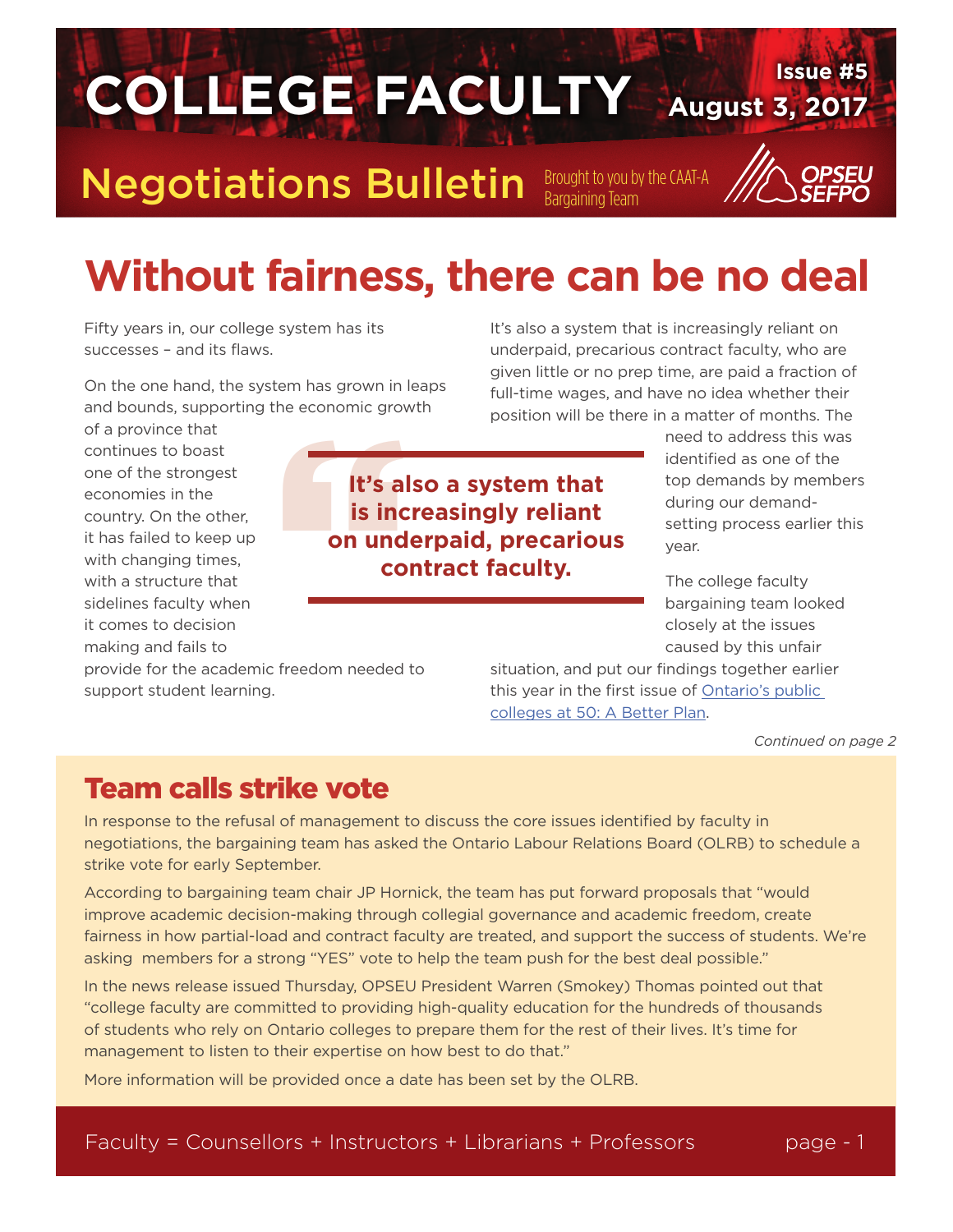## **Negotiations Bulletin** Brought to you by the CAAT-A



From these findings, and looking at the best practices of other postsecondary institutions across the country, we have developed a better plan for a fairer system. This week we introduced this plan at the negotiating table.

Our plan would create fairness in how faculty are treated, and in turn, support the success of students. It would provide a path to full-time jobs for faculty who want them; equal pay for equal work; access to benefits for all faculty; and improved job security for partial-load faculty through a right-of-first-refusal system and a move to full year contracts. You can find more details on these proposals inside this bulletin.

We also proposed a simple way that the Council could work with us to ensure that these improvements reach all contract faculty, not just those who fall within the arbitrary range of teaching hours that determines whether someone is considered a partial-load member. Unfortunately, the management team ignored our proposal to work together to improve the working conditions of contract faculty.

Inside this bulletin you will find details on each of these proposals, links to the language proposed at the bargaining table, and a discussion of next steps, given the refusal of management to even consider addressing these core issues. These steps will include the scheduling of a strike vote for early September, where a strong "YES" vote will give us the strength to push for the best deal possible.

### Proposals that improve life for partial load faculty

On Tuesday, we presented a set of proposals designed to ensure the fair treatment of all faculty. All faculty, regardless of full-time or contract status, deserve equal access to workload protections, wages, and benefits. Further, the

Ontario public college system as a whole – and students in particular – benefit from a college system characterized by security and stability, rather than one based on precarity.

Exercits. Further, then the All factory<br>
full-time<br>
deserv<br>
workl<br>
wage **All faculty, regardless of full-time or contract status, deserve equal access to workload protections, wages, and benefits.**

*1) Create more full-time jobs for faculty who want them*

Faculty need job security to be able to fully support students. The trend across the country is

> toward reducing precarity through changes to collective agreements to include faculty complement language.

Complement language allows students, employers, administrators, and faculty to know that our system has the stability needed

[You can find the](https://d3n8a8pro7vhmx.cloudfront.net/weownit/pages/417/attachments/original/1501787856/Article_2_26_27_LOU.pdf?1501787856)  [proposed language,](https://d3n8a8pro7vhmx.cloudfront.net/weownit/pages/417/attachments/original/1501787856/Article_2_26_27_LOU.pdf?1501787856)  [and the full text of the bargaining team's](https://d3n8a8pro7vhmx.cloudfront.net/weownit/pages/417/attachments/original/1501787856/Article_2_26_27_LOU.pdf?1501787856)  [presentations for introducing them here.](https://d3n8a8pro7vhmx.cloudfront.net/weownit/pages/417/attachments/original/1501787856/Article_2_26_27_LOU.pdf?1501787856) 

Our proposals on this issue include improvements that will:

to provide high-quality, public postsecondary education. It does this by balancing the need for flexibility with the stable pedagogical foundation that comes with dedicated, regular full-time faculty.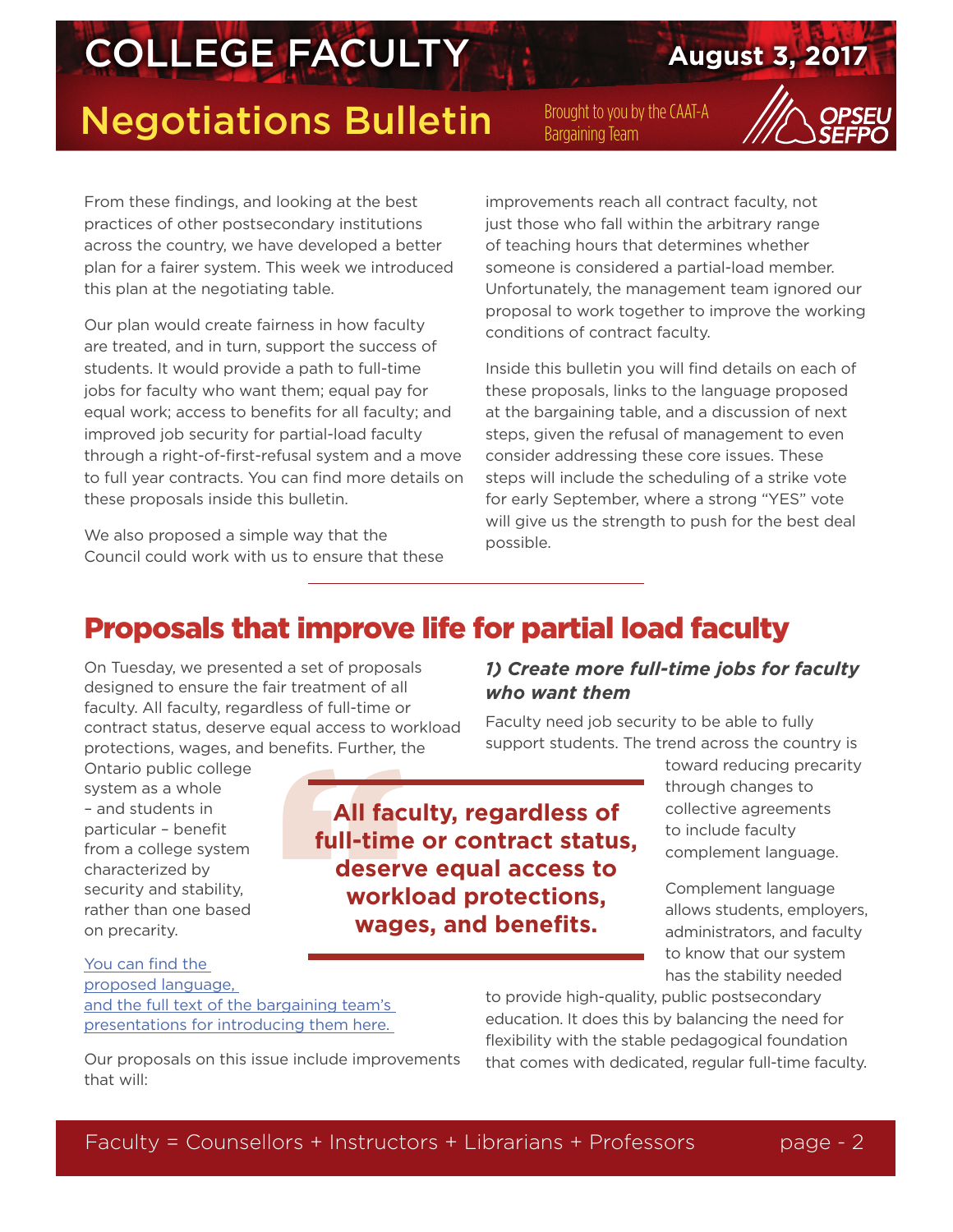## Negotiations Bulletin Brought to you by the CAAT-A



To accomplish this balance, our proposal sets a faculty complement ratio of 70 per cent full-time to 30 per cent contract positions, a reversal of the current 30 per cent full-time to 70 per cent contract mix.

This is in line with a number of other higher education collective agreements in Canada that have set a ratio of full-time to contract faculty. This ratio will create pathways to full-time jobs for contract faculty who seek them, while giving contract faculty who would choose to remain part-time the ability to do so.

#### *2) Provide equal pay for equal work*

Our proposals will provide equal pay for equal work by basing partial-load wages on the fulltime salary scales, pro-rated according to the percentage of a full-time workload as calculated using the same Standard Workload Formula (SWF) full-time faculty use.

What would this mean for partial-load faculty?

Currently, a full-time faculty member at step 8 makes approximately \$24,462 in a term of teaching, based on a 15-week term. By contrast, a partial-load faculty member at the same step, with 7 Teaching Contact Hours (TCH) per week (51 per cent of a full-time workload) makes \$9,837 in a term. Under our proposed system, this faculty member would make \$12,476. This would mean an increase of more than \$2,500 a term, just to provide equal pay for the work that is being done.

If this principle of equal pay for equal work was extended to all contract faculty, not just our unionized partial-load members, the difference would be even greater. For example, a nonunionized part-time faculty member at Algonquin college at the same step on the grid teaching 6 TCH currently makes only \$4,802 in a term, despite the fact that they are performing the equivalent of 40 per cent of a full-time workload. If they were paid equally based on the work they are doing, that would increase to \$9,800 a term – \$5,000 more, or double what they are currently being paid.

The significant gap between the current wages and what these faculty would earn under a system that provided equal pay for equal work demonstrates the need for action. With the introduction of Bill 148, the *Fair Workplaces, Better Jobs Act,* and the government's statements about ensuring that part-time workers receive equal pay for equal work, it's unacceptable that a government-funded organization continues to under-pay its workers in such an egregious fashion.

|                                                                           | <b>One term's wages</b><br>(current system) | <b>One term's wages (equal</b><br>pay for equal work) |
|---------------------------------------------------------------------------|---------------------------------------------|-------------------------------------------------------|
| Full-time faculty                                                         | \$24,462                                    | \$24,462                                              |
| Unionized partial-load faculty with 7 TCH<br>(51 % of full-time workload) | \$9,837                                     | \$12,476                                              |
| Non-unionized contract faculty with 6 TCH<br>(40 % of full-time workload) | \$4,802                                     | \$9,800                                               |

#### What equal pay for equal work would mean for faculty

\*Wages based on the fourth step of the relevant salary schedule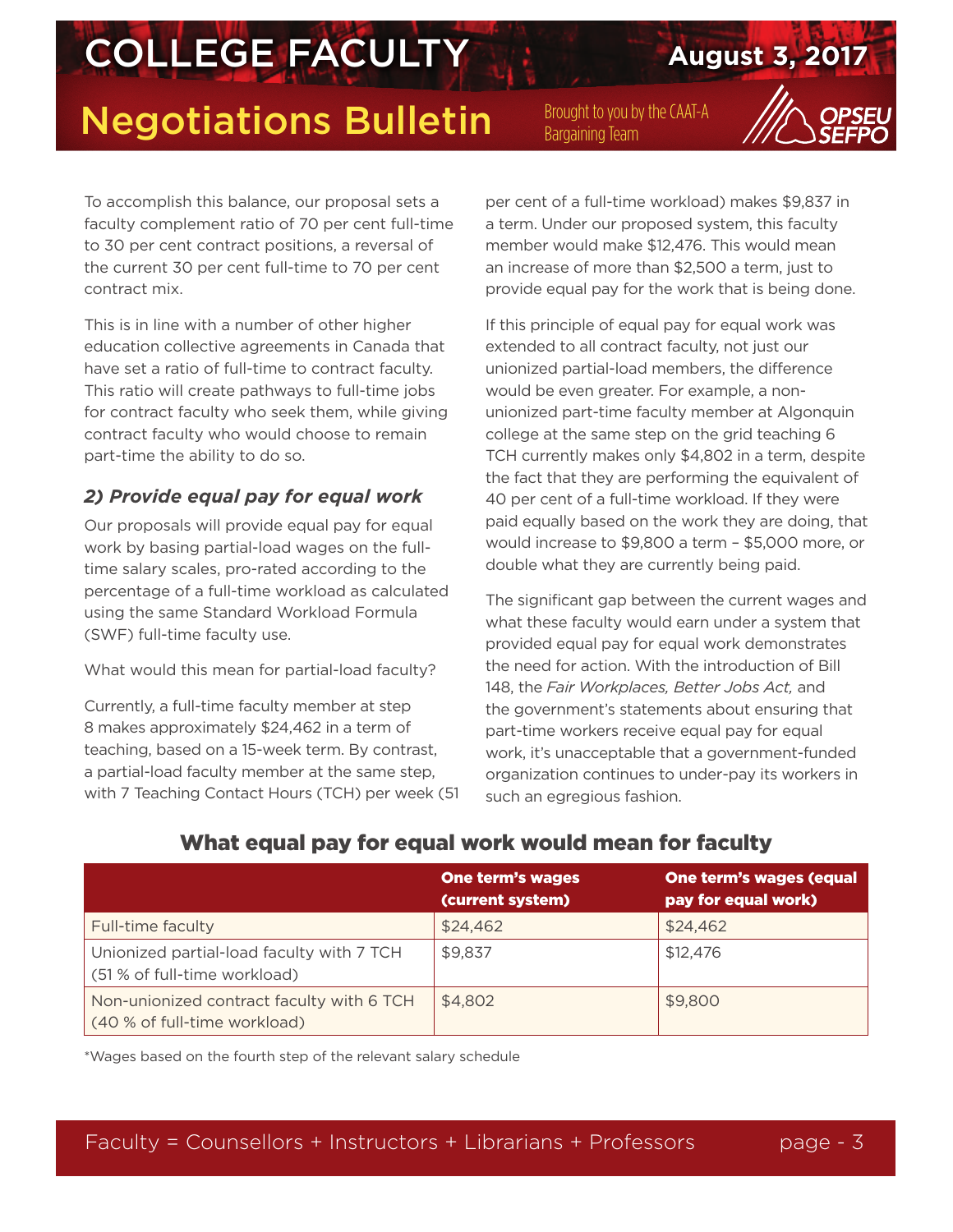## **Negotiations Bulletin** Brought to you by the CAAT-A



#### *3) Improve job security for partial-load faculty*

Students do better when faculty have enough consistency to bring what they learn from teaching one course to their teaching of another, and when they are able to focus on their job, rather than worrying every few months about applying for the next one.

Our bargaining team has heard faculty's concerns on these issues, and has tabled proposals that will improve the job security of partial-load members. These proposals will provide partialload faculty with a right of first refusal on partialload assignments that include courses they are qualified to teach, which will be based on seniority. Seniority, with this new language, will be accrued after eight months to reflect two semesters of work, and retained for three years following the end of the last contract.

Our proposals will also provide more stability by increasing partial-load contracts to 12 months in length, and having them assigned three weeks

prior to the start of the academic year. This will allow additional time to prepare courses, and will provide stability for students, faculty, and the colleges.

To address the issue of last-minute contract cancellations by colleges, our proposals also add cancellation fees when partial-load contracts are cancelled after being assigned. Partial-load faculty are in a precarious position, and have made decisions not to take alternate work based on a contract offer from a college. They deserve compensation in cases where this contract is cancelled.

#### *4) Give partial-load faculty access to benefits*

Our proposals would also end the current system that excludes some faculty from receiving workplace benefits provided to others. Under our new language, partial-load faculty would be provided with equal benefits to those available to full-time faculty.

### Looking out for contract and sessional faculty

Colleges responsible for training the workers of tomorrow should ensure they are setting a good example for how employers should act. In line with the principles put forward by the government in Bill 148, and in the Premier's comments on the subject, we believe that all faculty, whether labeled partial-load, contract, sessional, or fulltime, should be treated equally. This means that all faculty should receive equal pay and have equal access to benefits, regardless of their employment status.

While contract faculty continue their decade-long struggle to unionize, with a vote scheduled this

fall, there is no reason these faculty should have to wait for equal treatment. Instead, we proposed a simple way for the Council to work with us to ensure that these improvements reach all contract faculty, not just those who fall within the arbitrary range of teaching hours that determines whether someone is considered a partial-load member. Under our proposal, both the Council and the union would jointly agree to voluntarily recognize all contract faculty – including part-time and sessional faculty – as members of the college faculty bargaining unit, ensuring all contract faculty are treated fairly.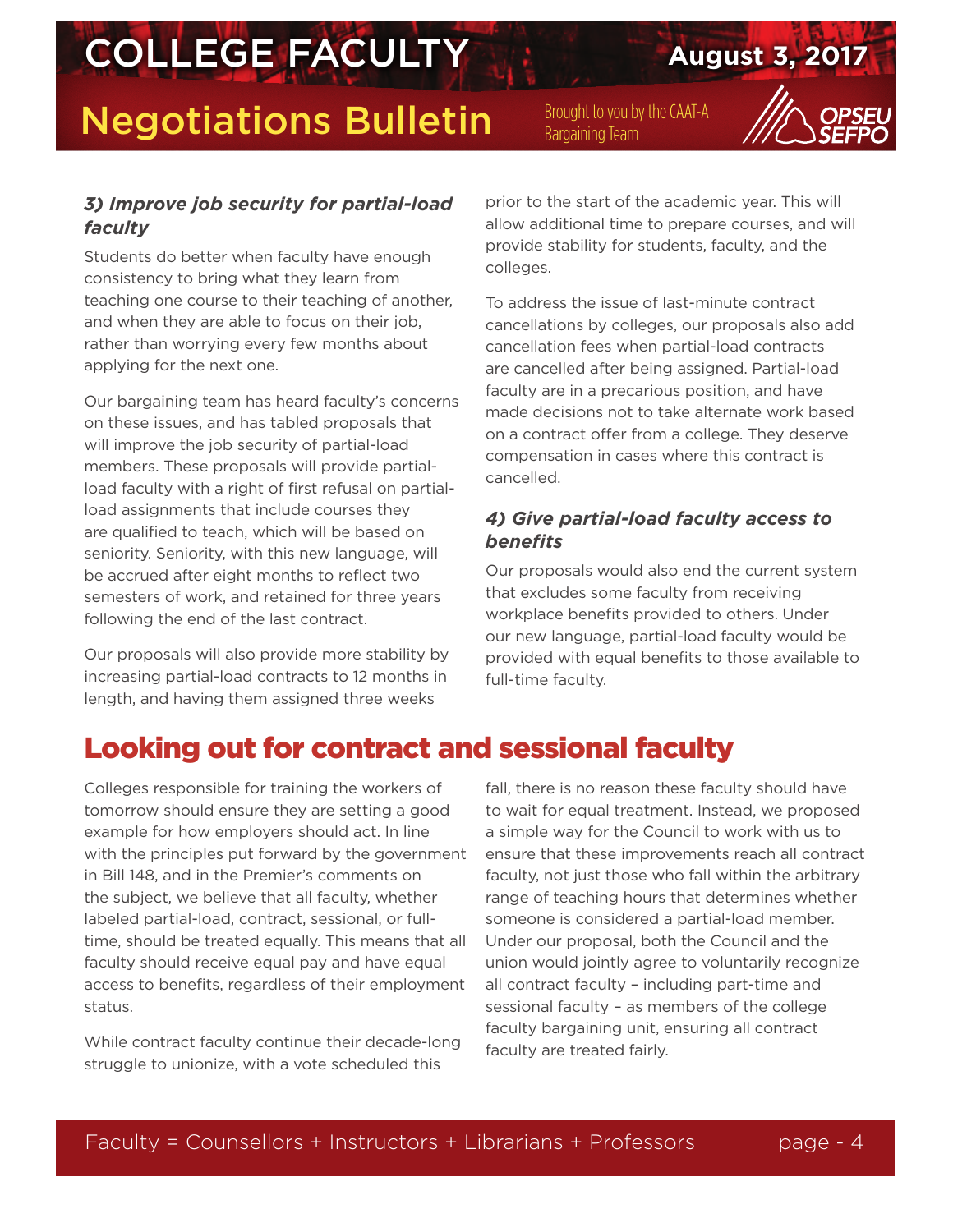**Negotiations Bulletin** Brought to you by the CAAT-A



### A management team that doesn't want to work with us

The 50th anniversary of the college system should be a time to embrace the fact that the system has both successes and flaws. It should provide an opportunity to look back at the goals set out for colleges at their creation 50 years ago, take stock of where we have met them and where we've fallen short, and put in place a plan to close those gaps.

That's how faculty see it. Sadly, that's not what we're seeing from the management team.

College administrators seem all too happy to cut ribbons, eat cake, and attend parties to celebrate the anniversary of the system. But they don't seem to want to do the work of actually taking a hard look at our colleges, or discussing with faculty what needs to be done to make them better.

The<br>
mar<br>
to wo<br>
of the<br>
badly ne<br>
publi<br>
is deen **The refusal of the management team to work with us on any of these improvements badly needed by Ontario's public college system is deeply disappointing.**

us on any of these improvements badly needed by Ontario's public college system is deeply disappointing.

Particularly galling, this week's proposals were aimed at addressing the unfair treatment of partial-load and contract faculty. And with the government, and the media, spending the spring and summer discussing the need for labour reform to improve the working conditions of precarious workers, you would think that the colleges

> responsible for training the next generation of workers would want to be leading the way with the example they set for how workplaces should be run.

> Sadly, our experience this week has been the opposite. While the government, through Bill 148, is proposing significant changes to ensure equal pay for equal

In early July, our team sat down and laid out a plan for better academic decision-making through collegial governance and academic freedom, along with other improvements.

This week, we tabled proposals designed to address our system's growing reliance on underpaid, precarious contract faculty who are denied basic rights, job security, or equal pay.

In both cases, management refused to discuss these issues at the table.

The refusal of the management team to work with

work, and prevent employers from labeling a group of workers as casual or part-time in order to avoid paying them fair wages, the colleges seem determined to continue doing just that.

With each day of negotiations, the position of management is becoming clearer. They're happy with the way things are, and have no interest in addressing the very real problems facing our college system.

We propose improving the structure of Ontario colleges to support student success, by introducing collegial governance and academic freedom? They say no.